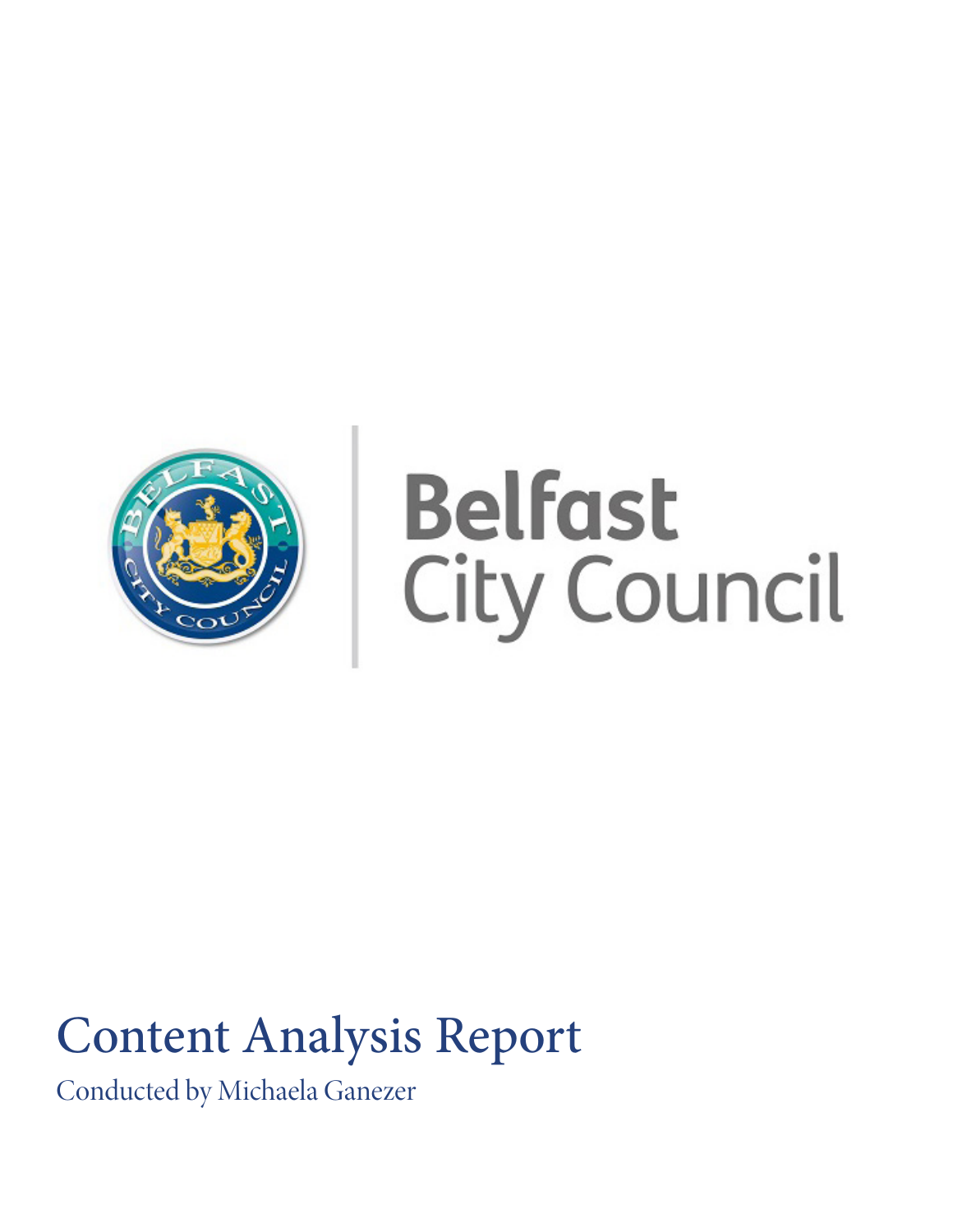### **Executive Summary**

 Belfast has overcome a lot of obstacles, and in turn the capital of Northern Ireland had major economic success and growth along with more commerical development to meet the needs of the population.

 The Bernard Marr report states that due to the capital's newfound success they want to be able to provide the current and future genereations of Belfast with an improved quality of life by making the capital a better place to live in, invest in, and visit to.

 After reading the Marr report and doing independent research using the Belfast City Council's website there were problems that arose relating the goals and the content that can be provided on the website. While there's a lot of content, it can become overwhelming to the audience, and some content is also missing that can prove to be beneficial to have. This report details the findings and creates the best solution in order for the digital content to meet the business goals.

### **Business Goals**

 Content can prove to be successful when done correctly. However, before the content can be created, the business goals needs to be established. These business goals helps to establish the proper content to not only relate to the information that's being given throughout the site, but to also have an impact on the audience so they are interested in everything Belfast has to offer.

- To continue showing and providing opportunities for the economy to grow (i.e. helping the businesses in the city to grow and provide more business opportunities)
- To grow and support all the communities from different backgrounds and of all ages and genders
- To enhance the city's development
- To provide and support each and every working and learning opportunity for everyone no matter the financial status or experience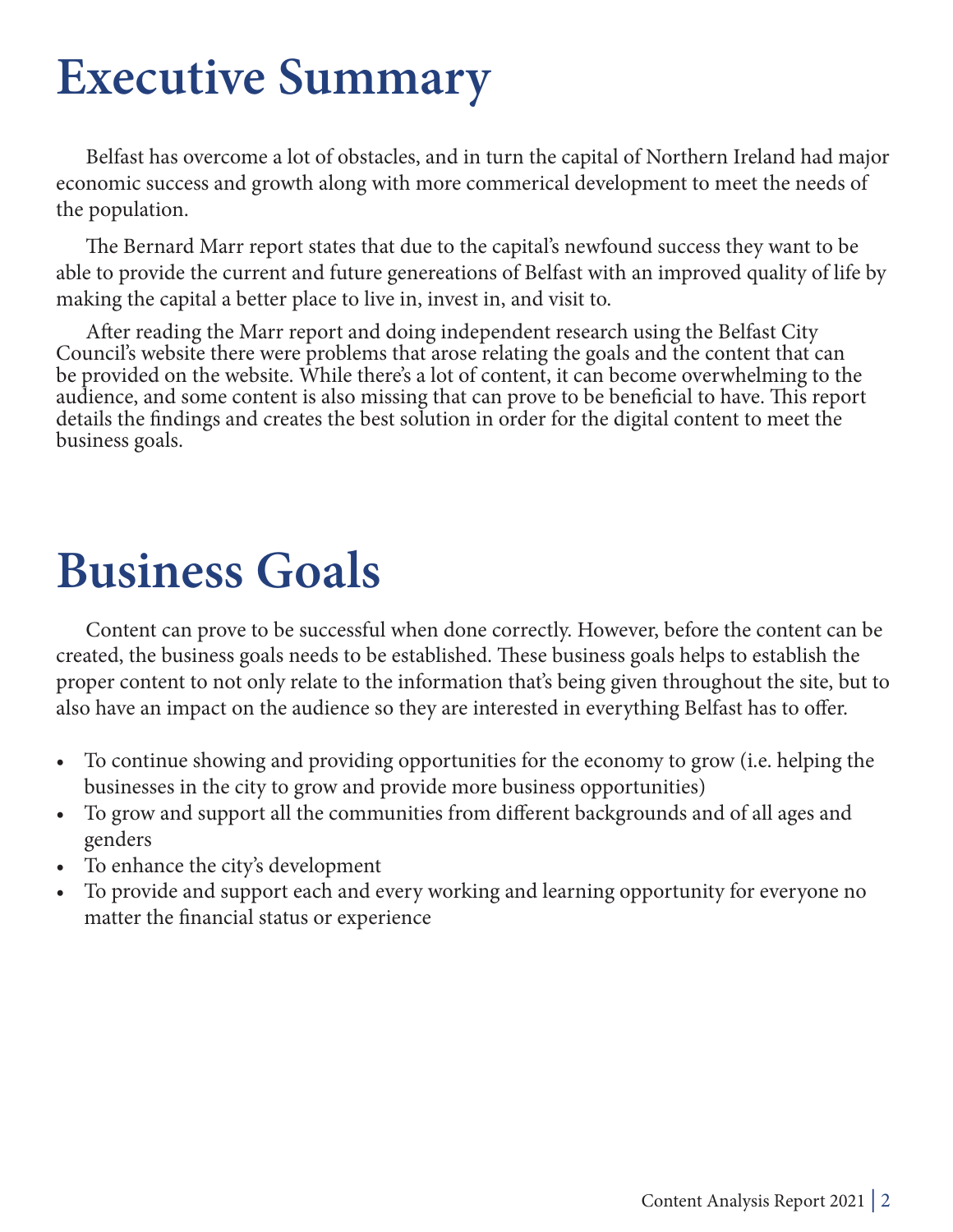### **The Problems**

#### Based on the website

- Too many goals to accomplish through the content (website will become cluttered)
- So much content to achieve the goals that not everything will be able to be seen by the audience

#### Based on the Marr Report

- The amount of goals is overwhelming, and won't be able to accomplish them all
- Create too much information that can become too much for the audience at first visit or glance at the website
- Based on people's attention span today, picutres and videos are the option to deliver information — can't help give appropriate information to people all the time which means some goals and focuses will be lost
- Showing the growth of the economy will be difficult to show through digital content in which only allows for two out of the three key outcomes to be accomplished successfully with digital content

### **Audience**

 As of right now the website is really only helpful for adults, while the elderly and the younger generations will be confused and overwhlemed by Belfast City Council's website. However, the target audience is supposed to be people of all ages and genders with different backgrounds and experiences. The city council doesn't want to exclude anyone based on financial status or for any other reasons. While it has a lot of information for those that live in the city, the site is also geared towards those who want to visit.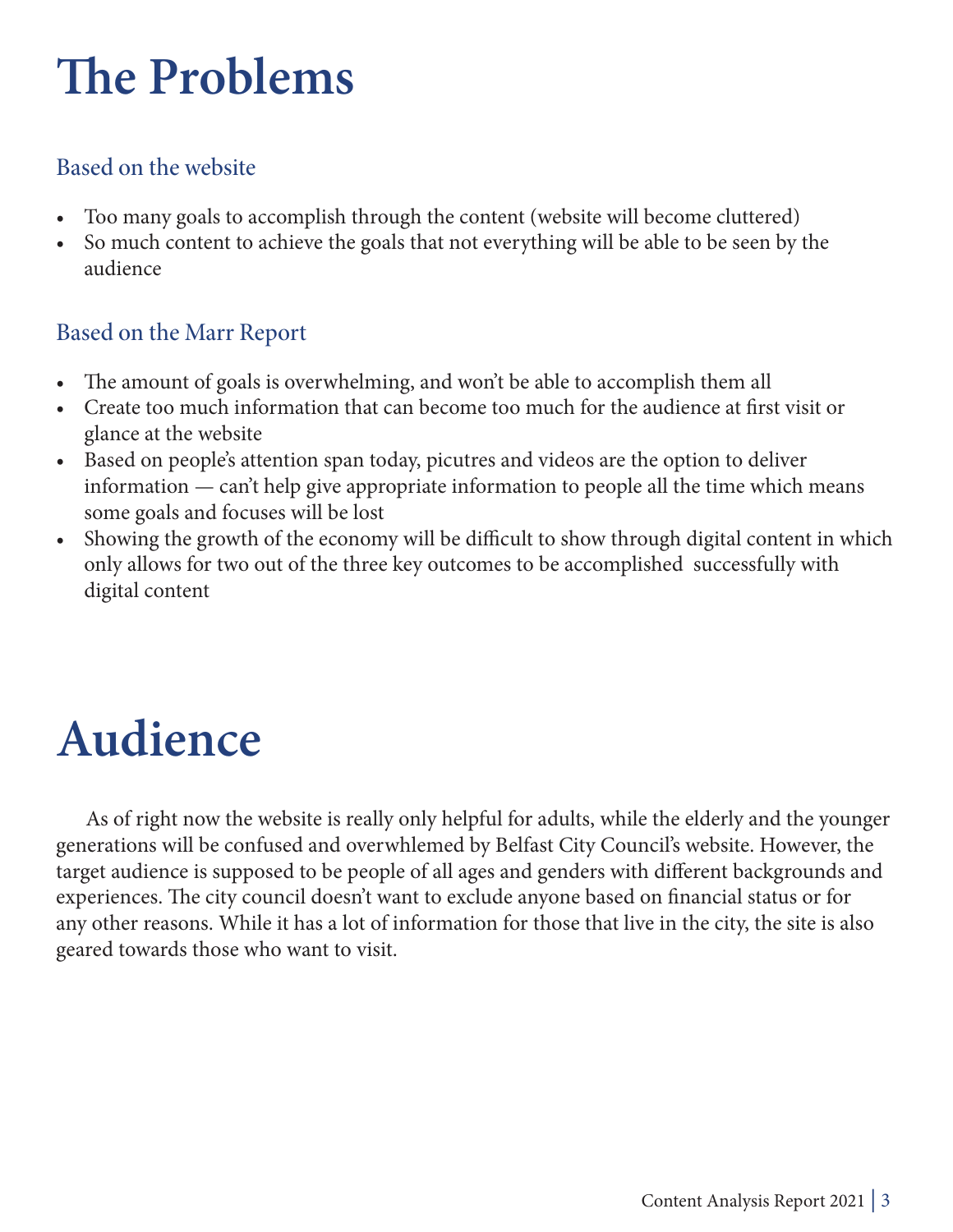### **Observations of the Current Content**

#### Present Content

 Throughout the website there are many links to other pages within the website, however it takes a couple of clicks to get to the desired page. There are links to the Belfast City Counil's social media accounts including Twitter, Facebook, Instagram, LinkedIn, YouTube, and Flickr. Images and text can also be found throughout the site.

#### Missing Content

 What makes a great website is how the company is able to attract their audience and to make them want to spend more time on the site. However, the Belfast City Council's site is missing quite a lot of content that can be beneficial for the site. This can include, but not limited to:

- Images on at least every page relating to the information given
- Videos showing some past events or new events, or anything about the city that can be placed in different areas of the site to attract the audience
- Actual social media postings to relate to the everyone since social media is very big no matter where you look
- Articles with images or videos that tells a story of something that happened that will attract and impact the audience.

#### The Value of Content in Relation to the Audience

 Having the proper content throughout the site will be very valuable for the audience. If the content is interesting enough throughout the site it can make the audience feel relaxed and not overwhelmed with site especially with it being so large with a lot to offer. The content can really show the audience the impact the city can have on them and vice versa.

#### The Content in Relation to the Business Objectives

 It will allow them to be very engaged with the site and spend more time on it. By having really impactful and even relatable content can have their audience return more and more frequently. It also allows for more people to want to visit the site and city. Creating content that is impactful, interactive, and interesting can show just how the Belfast City Council is doing to make not only the city better, but also to have a strong focus on the people and the communities throughout the city to make their lives better and healthier with each generation.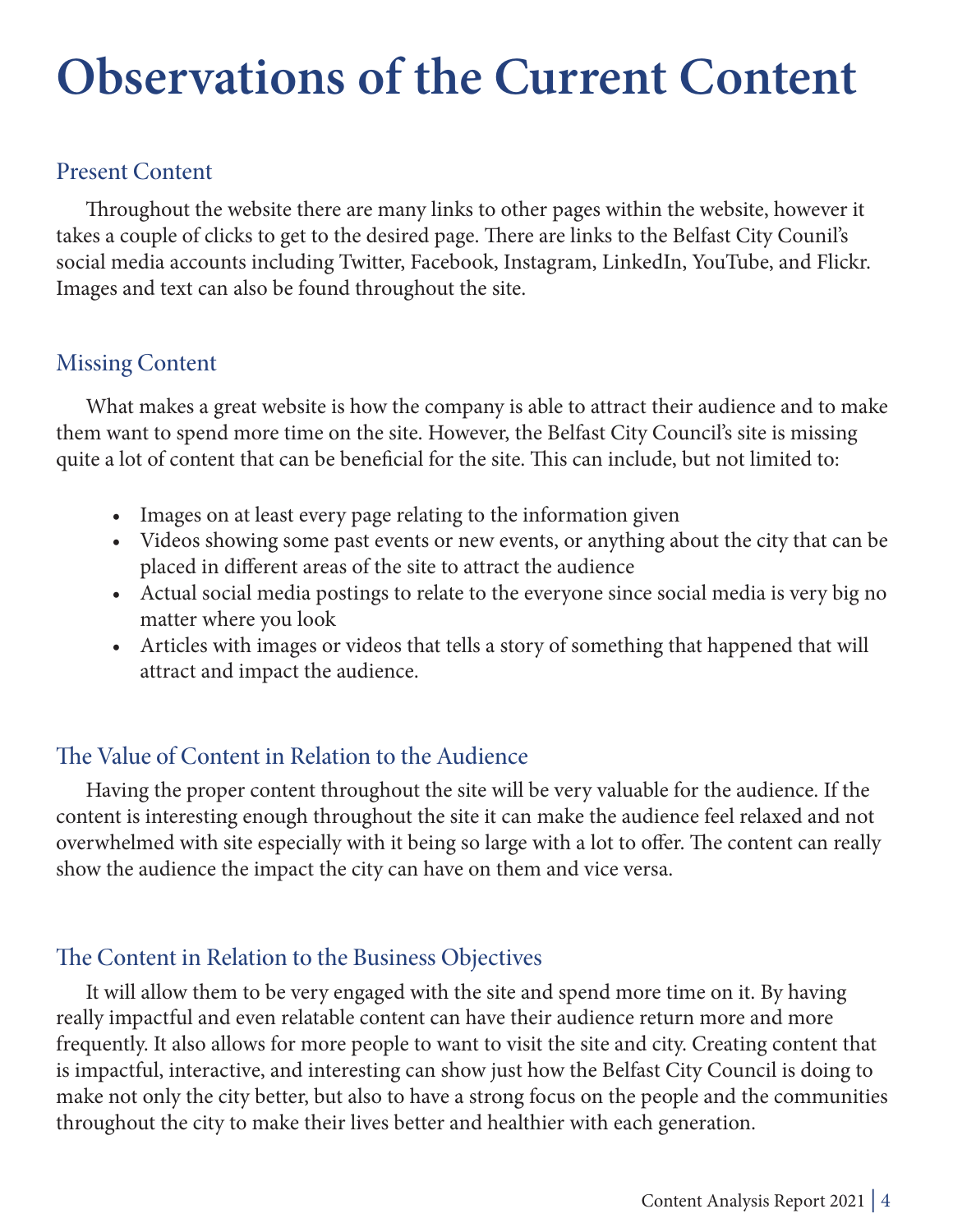## **Key Performance Indicators (KPIs)**

#### **Business Goal #1:** *To continue showing and providing opportunities for the economy to grow*

**KPI:** Reviewing the analytics that relates to any business opportunities or support or any other way that shows Belfast's economy growing will help to achieve the proper content for this goal. By looking at the analytics revolving around the economy and tracking it to see how and if the site has been able to help the economy and businesses grow to become successful. Some of the areas where this measurement can be helpful is by seeing if people are looking at the businesses in the city, looking at any resources the site has to offer for the business, or if the users take advantage of the news and events that helps the economy grow.

#### **Business Goal #2:** *To grow and support all the communities from different backgrounds and of all ages and genders*

**KPI:** In order to create the appropriate content for this goal the company must conduct interviews with people who use the site and it has to be in person. This interview consists of open ended questions, along with questions with questions that has choices to choose from. Doing this allows the company to get the proper reactions and answers to see just how the website has been showing the support and growth of the people of Belfast and where it can be improved upon.

#### **Business Goal #3:** *To enhance the city's development*

**KPI:** This goal can be difficult at times to really measure, but by getting user feedback by doing interviews in person can be very beneficial when creating the proper content to achieve this goal. For example, the city's development can rely a lot on tourism, and since people are always looking for new places to travel to it is important to have the site accessible and informative for them or else they won't want to travel there. So by conducting in-person interviews that have open ended questions, the company is able to see how the site is meeting the needs of the user in order to improve the city's development.

#### **Business Goal #4:** *To provide and support each and every working and learning opportunity for everyone no matter the financial status or experience*

**KPI:** Using a heuristic assessment to assess this goal will prove to be the most helpful. This type of measurement allows for the user to see if the site is truely including people from every walk of life. While it is based on a users opinion and it's not answering for each and every person, it will stil give a sense if the site is in the right direction with being able to include everyone and anyone. The user will be able to tell just how successful the site is at providing support and resources for any circumstance someone may be in, how simple it is to access that support, and just how it can be improved.